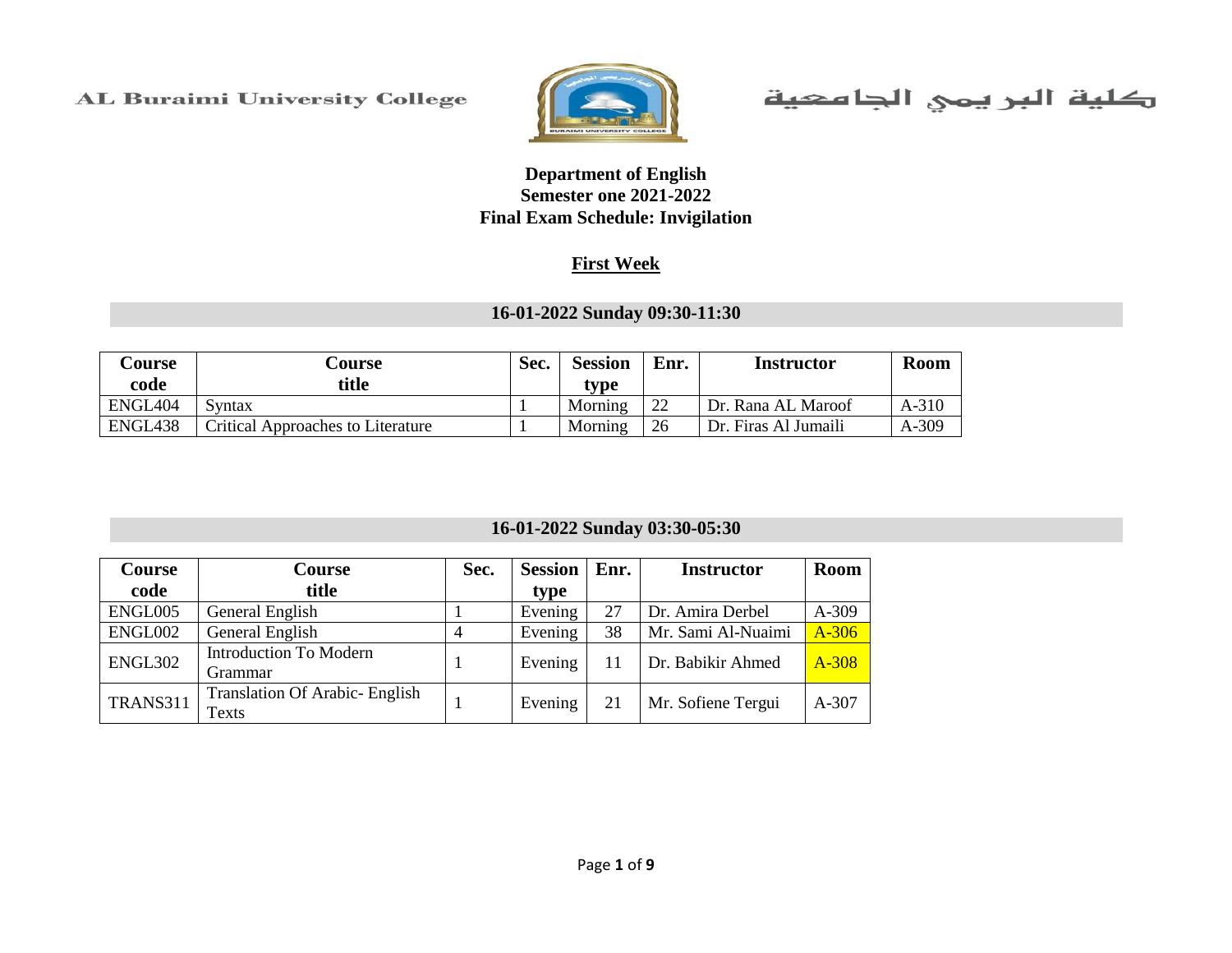## **17-01-2022 Monday 09:30-11:30**

| <b>Course</b> | <b>Course</b>                    | Sec. | <b>Session</b> | $\vert$ Enr. | <b>Instructor</b>  | <b>Room</b> |
|---------------|----------------------------------|------|----------------|--------------|--------------------|-------------|
| code          | title                            |      | type           |              |                    |             |
| ENGL098       | Introduction To Essay Writing    |      | Morning        | 27           | Dr. Amal Al Rishan | $A-307$     |
| ENGL301       | Introduction To Linguistics      |      | Morning        | 25           | Mr. Salah ELhassan | $A-308$     |
| ENGL478       | American Literature 20th Century |      | Morning        | 10           | Dr. Amira Derbel   | A-404       |

## **17-01-2022 Monday 03:30-05:30**

| Course              | <b>Course</b>                           | Sec.           | <b>Session</b> | Enr. | <b>Instructor</b>        | Room                                             |
|---------------------|-----------------------------------------|----------------|----------------|------|--------------------------|--------------------------------------------------|
| code                | title                                   |                | type           |      |                          |                                                  |
| BCGE004             | <b>Study Skills</b>                     | $\overline{4}$ | Evening        | 38   | Dr. Amal Al Rishan       | $A-204$<br>$\boldsymbol{\alpha}$<br>$A-203$      |
| ENGL002             | General English                         | 1              | Evening        | 38   | Dr. Amira Derbel         | $A-205$                                          |
| ENGL004             | Technical Writing 1 (for IT)            | -1             | Evening        | 41   | Mr. Sami Al-Nuaimi       | $A-402$<br>$\boldsymbol{\mathcal{X}}$<br>$A-401$ |
| ENGL417             | Language Development and<br>Acquisition | 1              | Evening        | 33   | Dr. Mohammed<br>Abdullah | $A - 403$                                        |
| ENGL <sub>441</sub> | Sociolinguistics                        | 1              | Evening        | 32   | Mr. Salah ELhassan       | $A-404$                                          |
| ENGL006             | <b>Research Methodology</b>             | 1              | Evening        | 34   | Dr. Maryam Al<br>Nuaimi  | $A-206$                                          |
| ENGL204             | <b>Advanced Reading</b>                 |                | Evening        | 30   | Dr. Babikir Ahmed        | $A-302$                                          |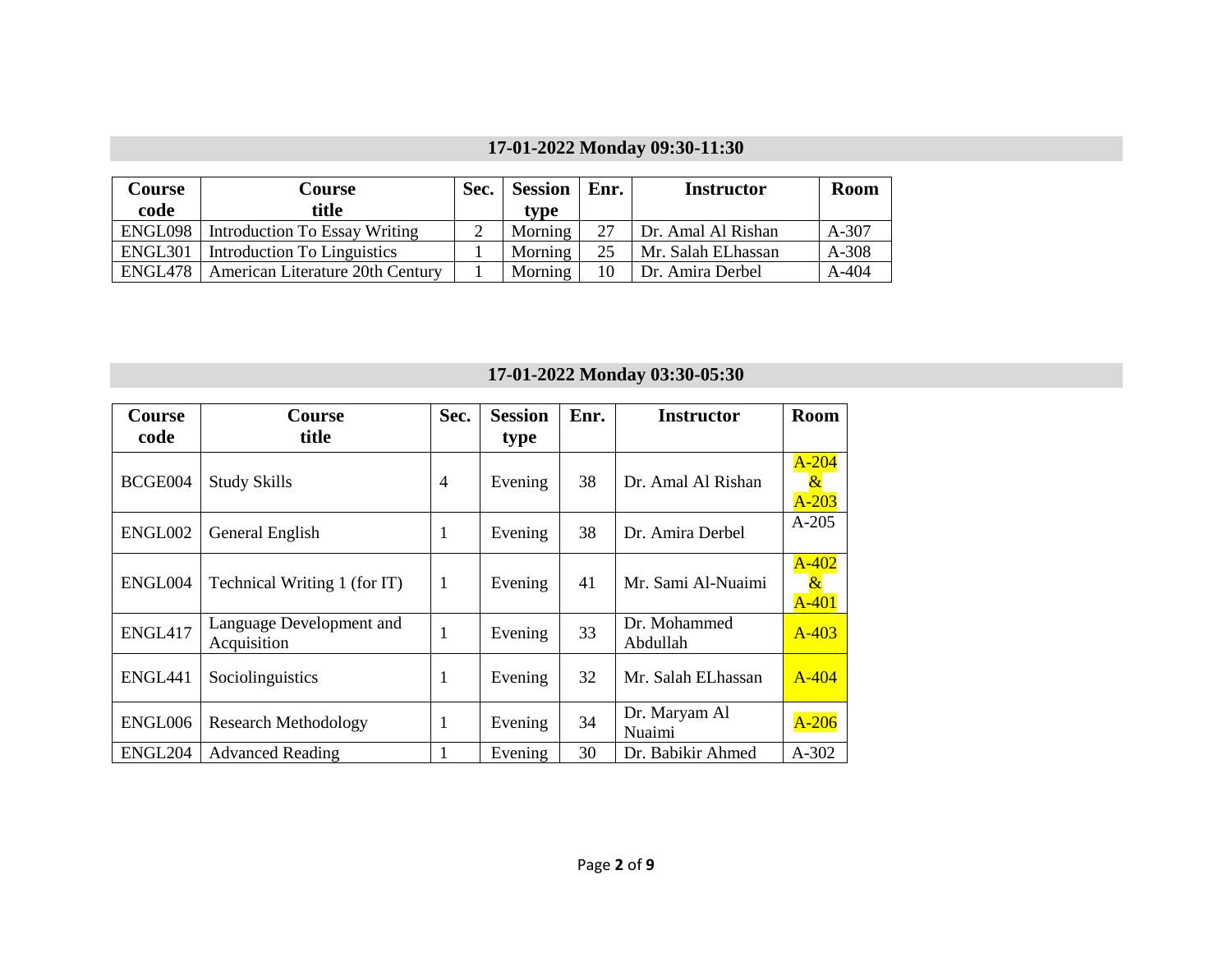## **18-01-2022 Tuesday 09:30-11:30**

| Course         | Course                           | Sec. | <b>Session</b> | Enr. | <b>Instructor</b>    | <b>Room</b> |
|----------------|----------------------------------|------|----------------|------|----------------------|-------------|
| code           | title                            |      | type           |      |                      |             |
| ENGL103        | <b>Basic English Grammar</b>     |      | Morning        | 27   | Dr. Babikir Ahmed    | $A-405$     |
| ENGL307        | Morphology And Lexical Studies   |      | Morning        | 27   | Dr. Rana AL Maroof   | $A-305$     |
| ENGL363        | A Study of Poetry                |      | Morning        | 17   | Dr. Amira Derbel     | $A-403$     |
| ENGL375        | <b>Advanced Academic Writing</b> |      | Morning        | 27   | Dr. Maryam Al Nuaimi | $A-406$     |
| <b>ENGL405</b> | Language Change and Differences  |      | Morning        | 9    | Mr. Salah ELhassan   | $A-302$     |
| ENGL473        | Modern Drama                     |      | Morning        | 10   | Dr. Firas Al Jumaili | A-308       |
| TRANS418       | <b>Translation Theory</b>        |      | Morning        | 6    | Dr. Amal Al Rishan   | $A-304$     |

**18-01-2022 Tuesday 03:30-05:30**

# **No Exams**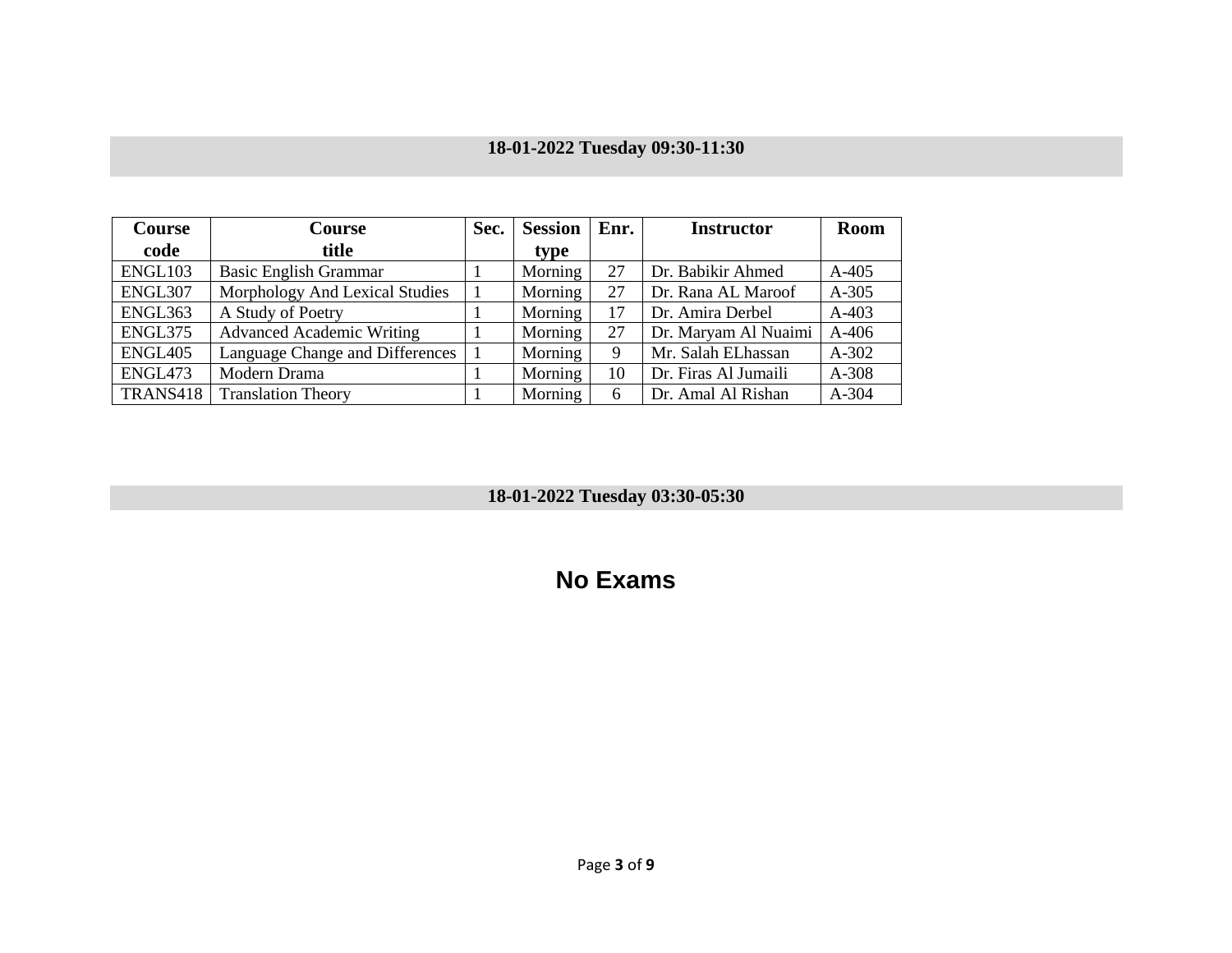## **19-01-2022 Wednesday 09:30-11:30**

| Course | Course                                       | <b>Se</b> | <b>Session</b> | Enr. | <b>Instructor</b>  | Room    |
|--------|----------------------------------------------|-----------|----------------|------|--------------------|---------|
| code   | title                                        | c.        | type           |      |                    |         |
|        | ENGL030   Technical Writing 2 (for IT)       |           | Morning        |      | Mr. Sami Al-Nuaimi | $A-304$ |
|        | <b>ENGL103</b>   Basic English Grammar       |           | Morning        | 26   | Dr. Babikir Ahmed  | A-307   |
|        | <b>ENGL308</b>   Communicative Grammar       |           | Morning        | 27   | Dr. Omar Al Sawafi | $A-404$ |
|        | <b>ENGL475</b> Survey Of American Literature |           | Morning        | 10   | Dr. Amira Derbel   | A-309   |

## **19-01-2022 Wednesday 03:30-05:30**

| Course<br>code | Course<br>title           | Sec. | <b>Session</b><br>tvpe | Enr. | <b>Instructor</b>  | <b>Room</b>                                 |
|----------------|---------------------------|------|------------------------|------|--------------------|---------------------------------------------|
|                | ENGL002   General English |      | Evening                | 38   | Mr. Sofiene Tergui | $A-306$<br>$\boldsymbol{\alpha}$<br>$A-307$ |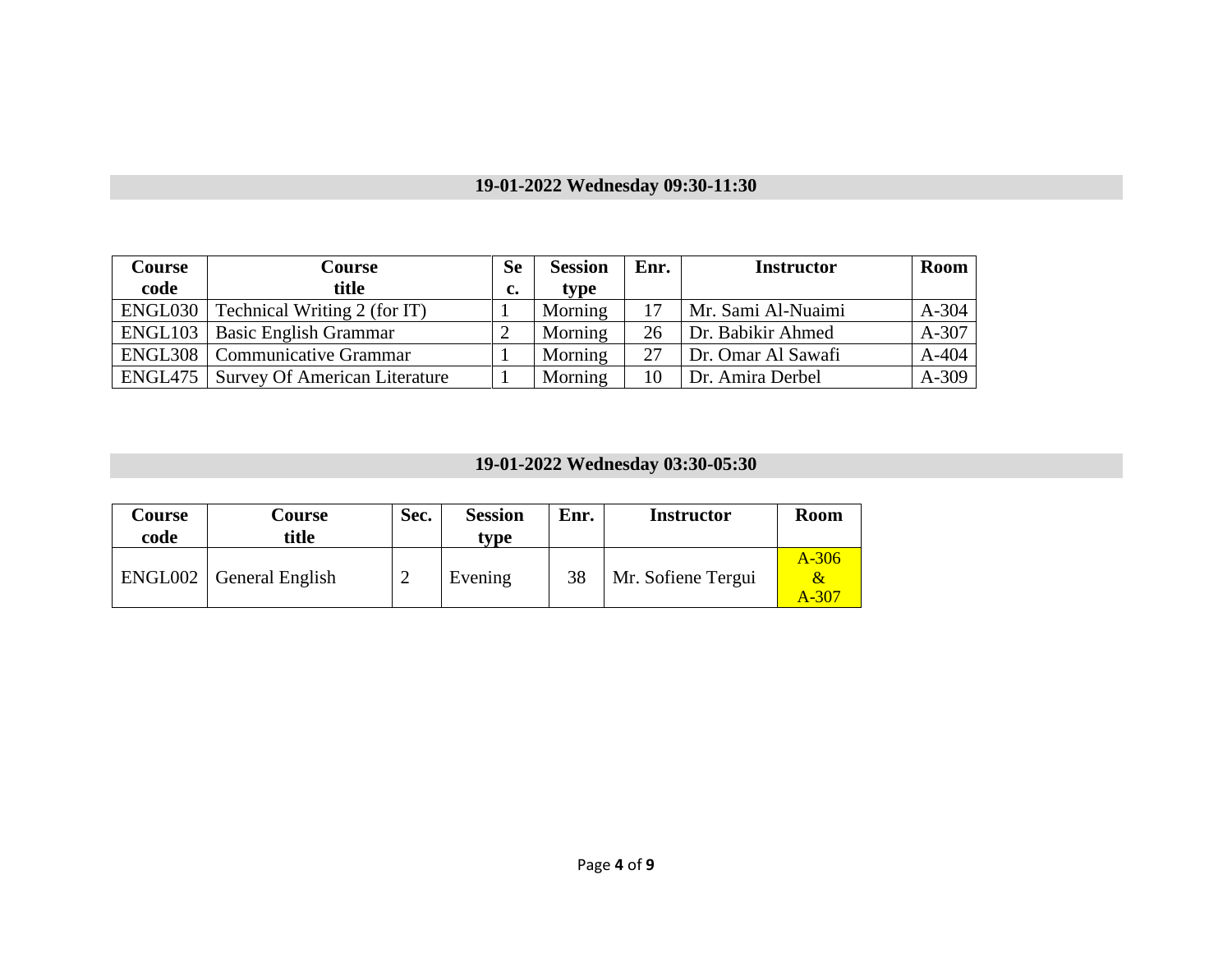### **No Exams**

**16-01-2020 Thursday 03:30-05:30**

**No Exams**

**Second Week**

**23-01-2022 Sunday 09:30-11:30**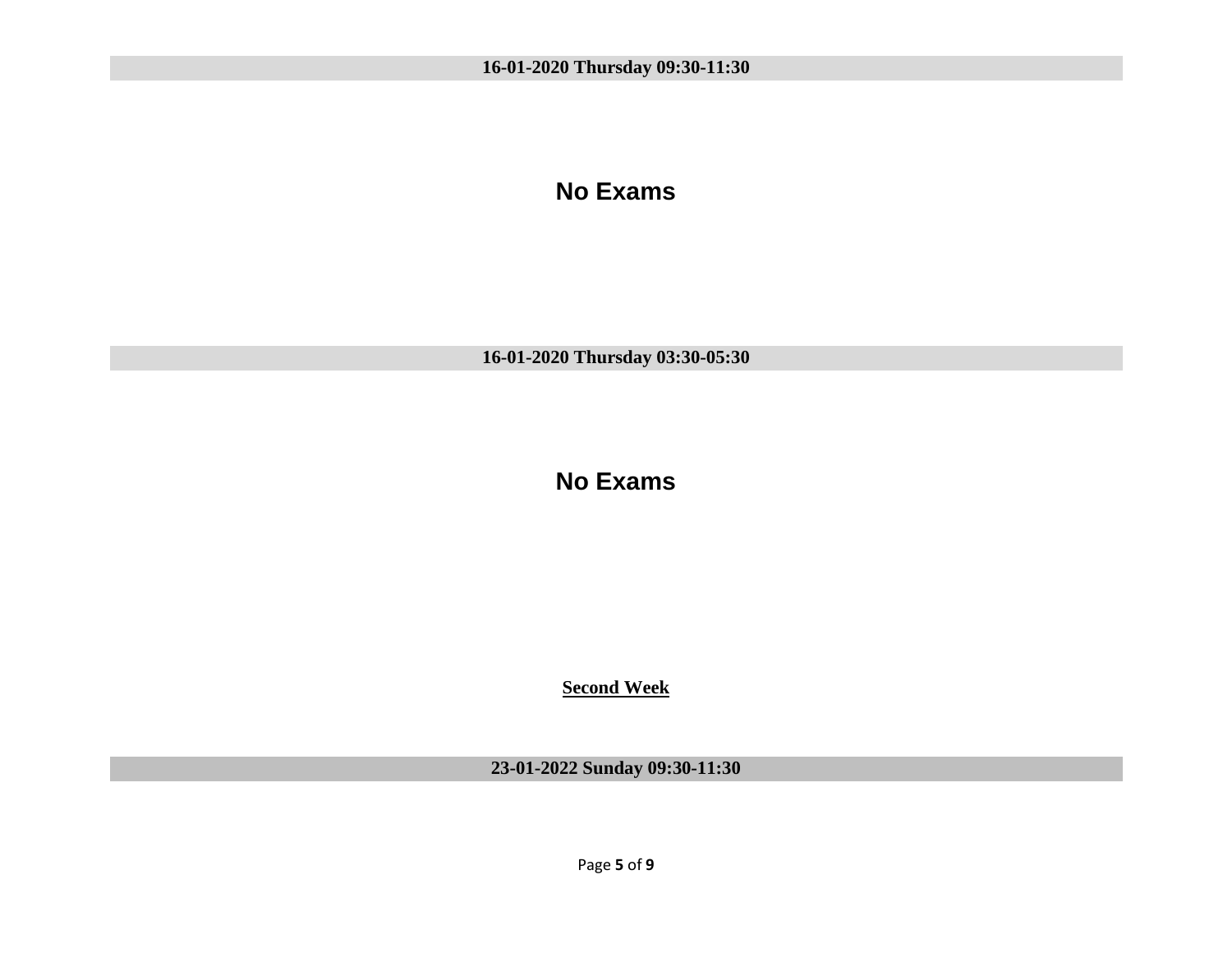| <b>Course</b>   | Course                                       | Sec. | <b>Session</b> | $\mathbf{Enr.}$ | <b>Instructor</b>    | Room    |
|-----------------|----------------------------------------------|------|----------------|-----------------|----------------------|---------|
| code            | title                                        |      | type           |                 |                      |         |
| ENGL009         | Technical Writing 1 (For Business Dept.)   1 |      | Morning        | 26              | Mr. Sami Al-Nuaimi   | $A-404$ |
| ENGL098         | <b>Introduction To Essay Writing</b>         |      | Morning        | 26              | Dr. Maryam Al Nuaimi | A-308   |
| ENGL525         | Methods Of Teaching ESL                      |      | Morning        | 25              | Dr. Omar Al Sawafi   | A-309   |
| <b>TRANS305</b> | Arabic Syntax                                |      | Morning        | 17              | Mr. Salah ELhassan   | A-304   |

### **23-01-2022 Sunday 03:30-05:30**

| <b>Course</b> | <b>Course</b>               | Sec. | <b>Session</b> | Enr. | <b>Instructor</b>    | <b>Room</b> |
|---------------|-----------------------------|------|----------------|------|----------------------|-------------|
| code          | title                       |      | type           |      |                      |             |
|               |                             |      |                |      |                      | $A-401$     |
| BCGE004       | <b>Study Skills</b>         | 2    | Evening        | 37   | Dr. Firas Al Jumaili | $\alpha$    |
|               |                             |      |                |      |                      | $A - 402$   |
| ENGL102       | <b>Intermediate Reading</b> |      | Evening        | 27   | Dr. Babikir Ahmed    | $A-309$     |
| ENGL314       | <b>Media Translation</b>    |      | Evening        | 25   | Dr. Amal Al Rishan   | $A-305$     |
| ENGL370       | Elizabethan Drama           |      | Evening        | 27   | Dr. Amira Derbel     | $A-403$     |
| ENGL002       | General English             | 3    | Evening        | 37   | Mr. Sami Al-Nuaimi   | $A-205$     |
| TRANS210      | <b>Western Culture</b>      |      | Evening        | 11   | Mr. Salah ELhassan   | $A-201$     |

**24-01-2022 Monday 09:30-11:30**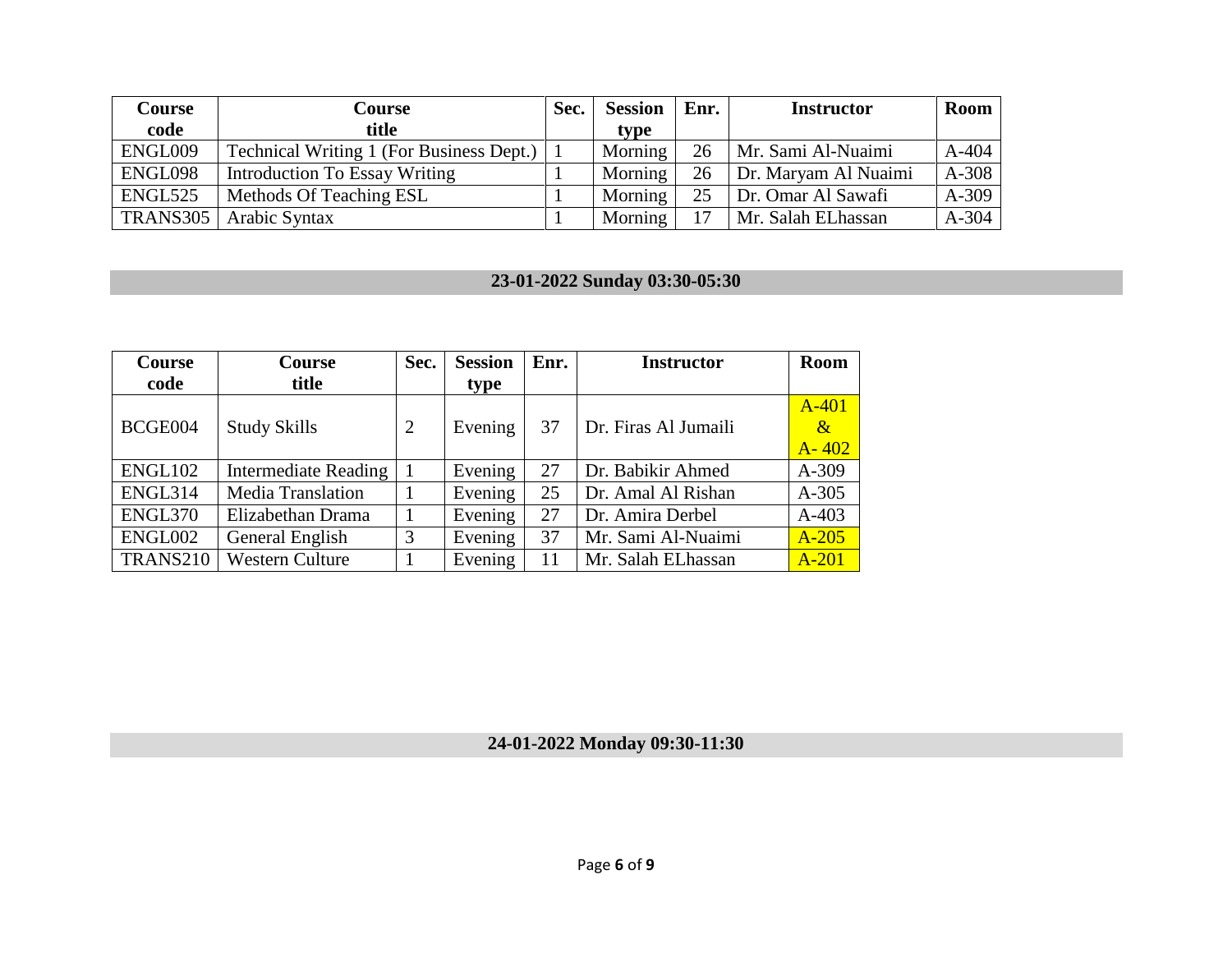| Course   | Course                                 | Sec. | <b>Session</b> | Enr. | <b>Instructor</b>  | Room    |
|----------|----------------------------------------|------|----------------|------|--------------------|---------|
| code     | title                                  |      | type           |      |                    |         |
| ENGL255  | Introduction To English Literature     |      | Morning        |      | Mr. Sami Al-Nuaimi | $A-403$ |
| TRANS304 | Translation of Financial & Legal Texts |      | Morning        |      | Mr. Salah ELhassan | $A-310$ |

### **24-01-2022 Monday 03:30-05:30**

| <b>Course</b>       | Course                                  | Sec. | <b>Session</b> | Enr       | <b>Instructor</b>    | <b>Room</b>                       |
|---------------------|-----------------------------------------|------|----------------|-----------|----------------------|-----------------------------------|
| code                | title                                   |      | type           | $\bullet$ |                      |                                   |
| ENGL155             | Essay Writing & Freshman<br>Composition |      | Evening        | 38        | Dr. Amal Al Rishan   | $A-205$<br>$\mathcal{X}$<br>A-201 |
| ENGL <sub>205</sub> | <b>Introduction To Translation</b>      |      | Evening        | 32        | Mr. Salah ELhassan   | $A-401$                           |
| ENGL408             | <b>Semantics And Pragmatics</b>         |      | Evening        | 27        | Dr. Rana AL Maroof   | $A-402$                           |
| ENGL306             | <b>Contrastive Linguistics</b>          |      | Evening        | 29        | Dr. Babikir Ahmed    | $A-302$                           |
| BCGE004             | <b>Study Skills</b>                     |      | Evening        | 42        | Dr. Firas Al Jumaili | $A-306$                           |
| ENGL411             | Translation Of English & Arabic Text    |      | Evening        | 15        | Mr. Sofiene Tergui   | $A-303$                           |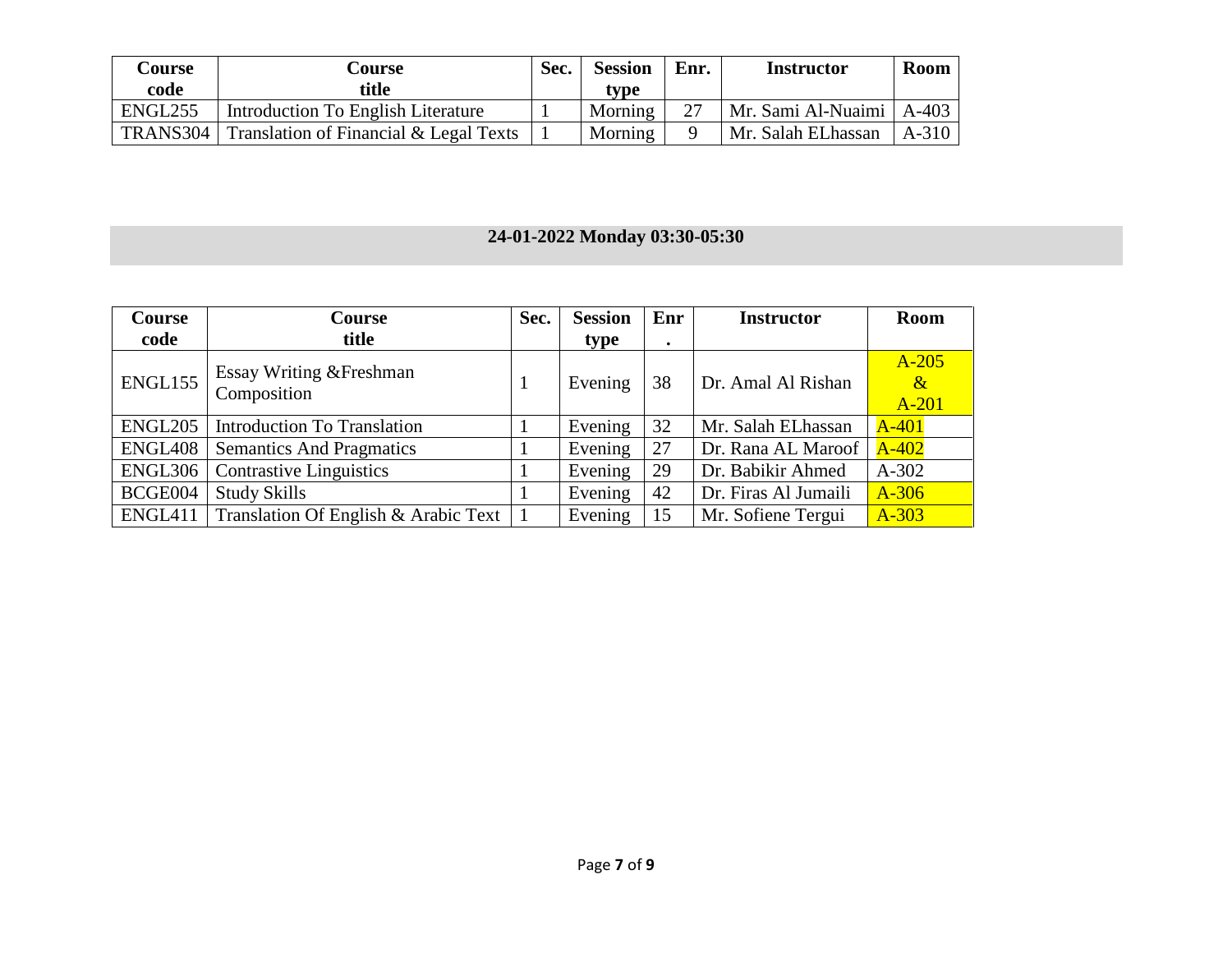### **2**5**-01-2022 Tuesday 09:30-11:30**

| <b>Course</b><br>code | <b>Course</b><br>title | Sec. | <b>Session</b><br>tvpe | Enr. | Instructor             | Room    |
|-----------------------|------------------------|------|------------------------|------|------------------------|---------|
| ENGL472               | Modern Novel           |      | Morning                |      | Firas Al Jumaili<br>Dr | $A-310$ |

## **2**5**-01-2022 Tuesday 03:30-05:30**

| Course  | <b>Course</b>                  | Sec. | <b>Session</b> | Enr. | <b>Instructor</b>          | Room    |
|---------|--------------------------------|------|----------------|------|----------------------------|---------|
| code    | title                          |      | type           |      |                            |         |
| BCGE004 | <b>Study Skills</b>            |      | Evening        | 38   | Dr. Babikir Ahmed          | $A-306$ |
|         | TRANS312   Medical Translation |      | Evening        |      | Mr. Sofiene Tergui         | $A-307$ |
| ENGL007 | <b>English For Business</b>    |      | Evening        | 27   | Mr. Sami Al-Nuaimi   A-205 |         |